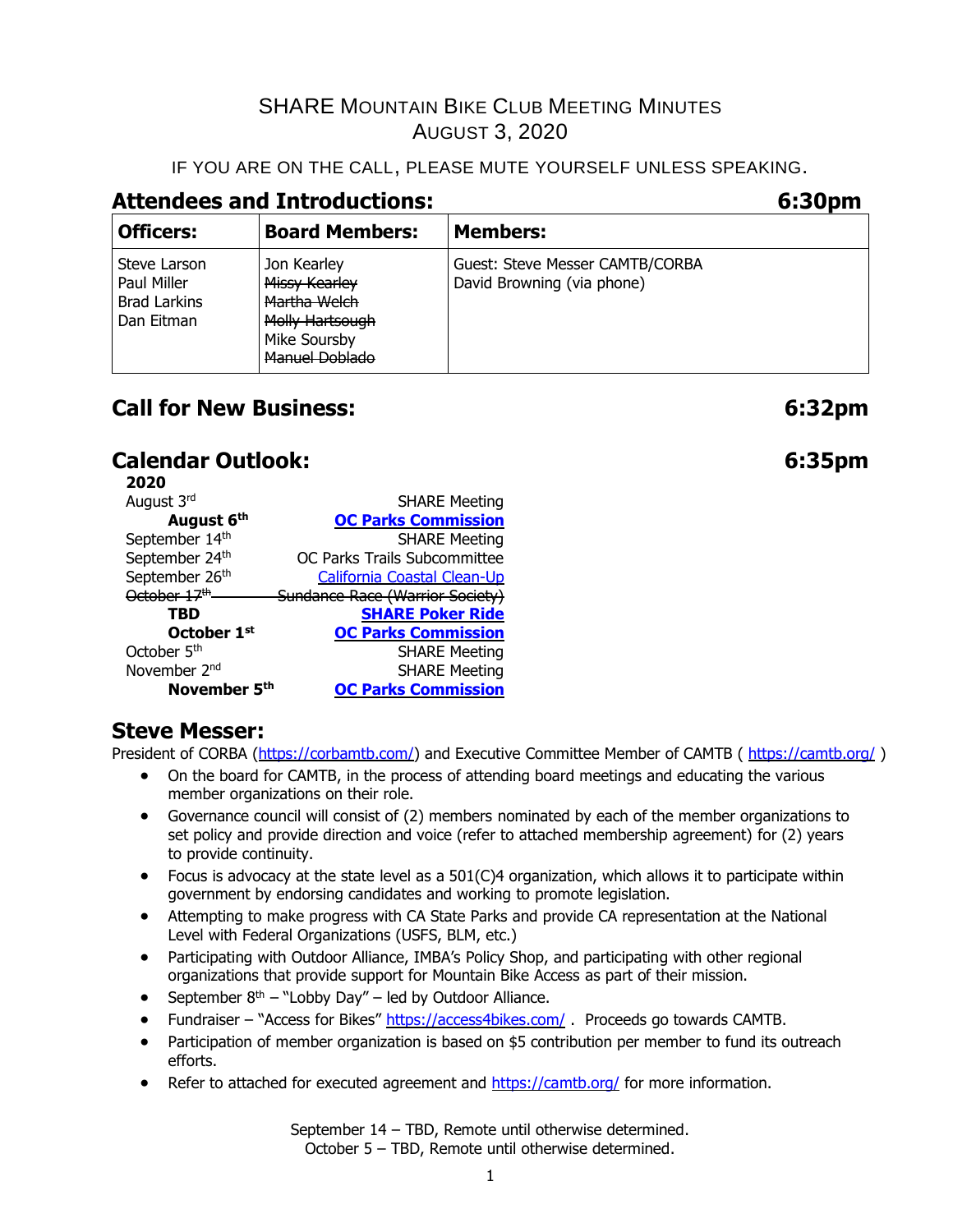IF YOU ARE ON THE CALL, PLEASE MUTE YOURSELF UNLESS SPEAKING.

# **Officer Reports: 7:05 pm**

| <b>President:</b> Steve Larson | • Nothing to report                                                                                                                                                                                                                                                                                                                                                                                                                                               |
|--------------------------------|-------------------------------------------------------------------------------------------------------------------------------------------------------------------------------------------------------------------------------------------------------------------------------------------------------------------------------------------------------------------------------------------------------------------------------------------------------------------|
| <b>VP:</b> Paul Miller         | • Nothing to report                                                                                                                                                                                                                                                                                                                                                                                                                                               |
| Secretary: Dan Eitman          | • Prior meeting minutes accepted<br>• VP/Treasurer Nominations before the end of the year. Target<br>election November, final nomination October, initial nominations<br>September.                                                                                                                                                                                                                                                                               |
| <b>Treasurer: Brad Larkins</b> | • Limited expenses due to no events or trail work days during<br>COVID-19 Pandemic<br>• Balances: \$17,142.25 in unrestricted funds, \$19,052.25 in all<br>accounts.<br>• Outstanding Expenses<br>\$910 to CAMTB<br>$\circ$<br>\$1000 to Mark's Bench (Validate Amount at \$1032). Motion<br>$\circ$<br>carries.<br>• Trail Karma (via Trailforks) Income Report (\$431.70) - review<br>locations tagged by donations.<br>• Refer to attached Financial Statement |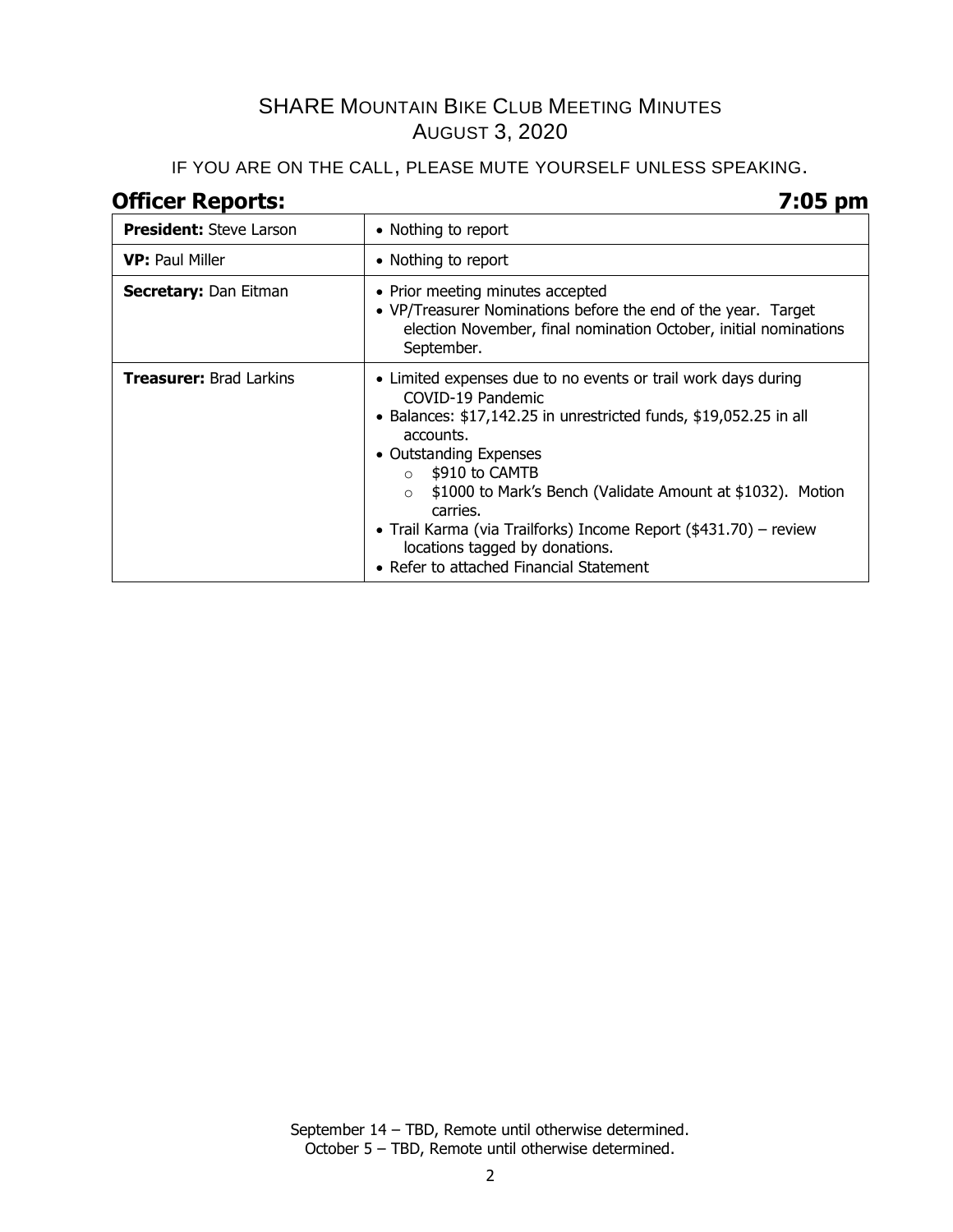IF YOU ARE ON THE CALL, PLEASE MUTE YOURSELF UNLESS SPEAKING.

| <b>Director Reports:</b> |
|--------------------------|
|                          |

**Director Reports: 7:20 pm**

| <b>Park Rep.:</b><br>Jon Kearley                    | • Limited feedback from Park Representatives during the summer.<br>Plan for the future and assess.<br>• Identify tool needs for the upcoming trailwork season for Board<br>Approval.<br>• Identify trail bosses and leaders to serve as a home for certain tool<br>caches.                                                                                                                                                                                                                                            |
|-----------------------------------------------------|-----------------------------------------------------------------------------------------------------------------------------------------------------------------------------------------------------------------------------------------------------------------------------------------------------------------------------------------------------------------------------------------------------------------------------------------------------------------------------------------------------------------------|
| <b>Website Coordinator:</b><br>Mike Soursby         | • Place link to Trailforks on Website. https://www.trailforks.com/<br>• Renewed all "back-of-house" web services. Selectively dropped a<br>few that were not used.                                                                                                                                                                                                                                                                                                                                                    |
| <b>Sponsorship:</b><br>Manuel Doblado               | • Nothing to report.                                                                                                                                                                                                                                                                                                                                                                                                                                                                                                  |
| <b>Events Coordinator:</b><br>Paul Miller           | • Nothing to report.<br>• Maintaining communication with OC Parks.                                                                                                                                                                                                                                                                                                                                                                                                                                                    |
| <b>Communications:</b><br>Missy Kearley             | • Target Trailforks donations.                                                                                                                                                                                                                                                                                                                                                                                                                                                                                        |
| <b>Bell Coordinator:</b><br>Martha Welch            | • SHARE MTB Club Business Cards have been attached to the Passive<br>Bells (Bear Bells) using the Tag Machine. Active (Ringer Bells) do<br>not attach as they are not within the plastic bags when put into<br>the bell boxes.<br>• (160) currently tagged bells.<br>• Dan E. has distributed approx. (50) passive bells within Santiago<br>Oaks by simply placing them at the Bike Station at top of Chutes<br>• Review future strategy shifts for bells (Passive, Donation Reward,<br>Volunteer Appreciation, etc.) |
| <b>Public Relations:</b><br>Steve Larson/Dan Eitman | • Keep talking to strangers.<br>• T-Shirt/Jersey refresh. Socks still need distributing (Trail Karma?)                                                                                                                                                                                                                                                                                                                                                                                                                |
| <b>Membership:</b><br>Steve/Missy/Dan               | • 181 Current Members (August 2, 2020)<br>• June/July: (10) New, (22) Renewals, (9) Lapses<br>• A Local Member won something from the IMBA Membership Drive!                                                                                                                                                                                                                                                                                                                                                          |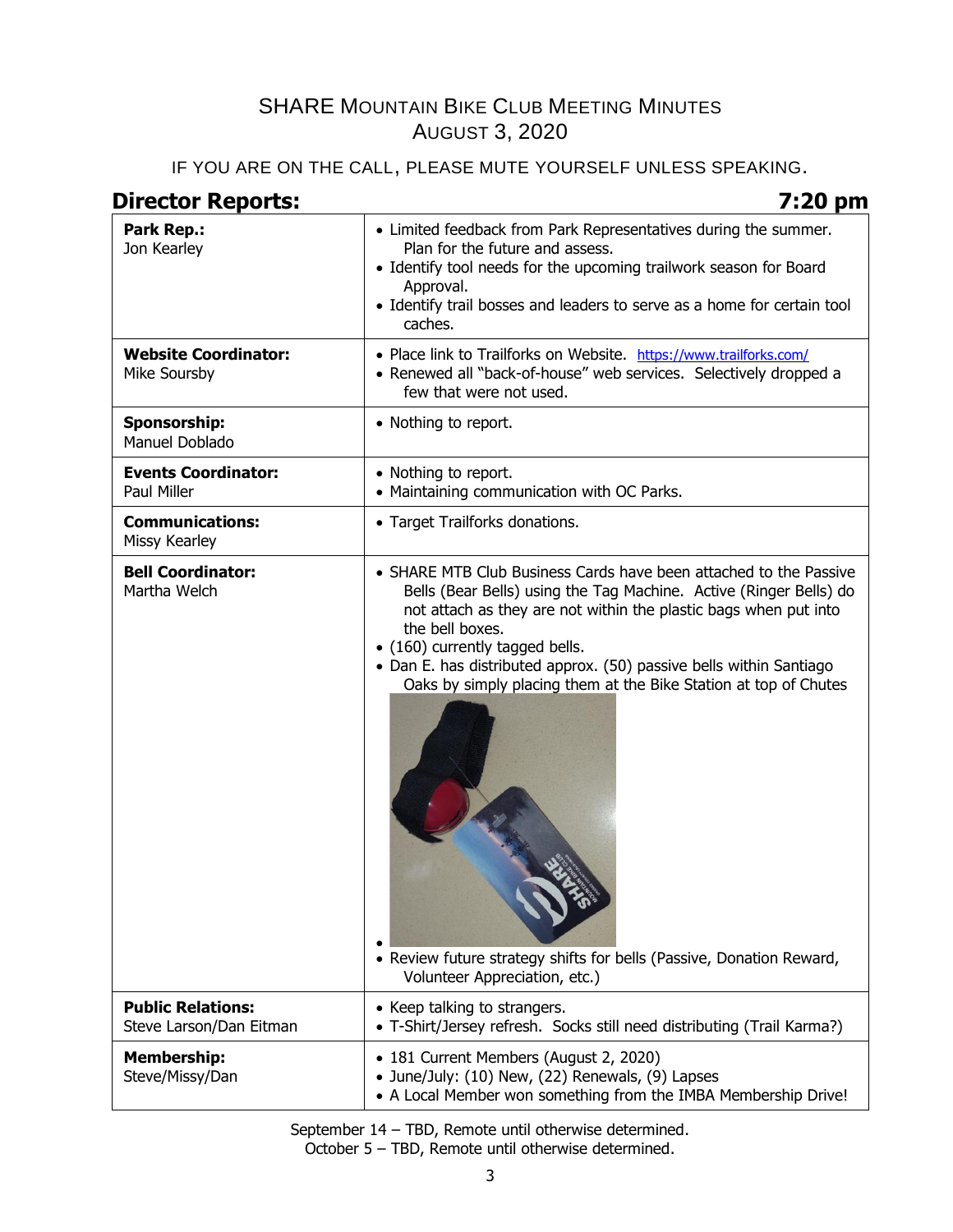### IF YOU ARE ON THE CALL, PLEASE MUTE YOURSELF UNLESS SPEAKING.

| <b>Volunteer Coordinator:</b><br>Vacant  | • Nothing to report.                     |
|------------------------------------------|------------------------------------------|
| <b>Marketing and Graphics:</b><br>Vacant | • "Trail" giveaways via "Scavenger Hunt" |

### **Park/Area Reports: 7:45 pm**

### **Gov't/Land Manager Reports**  $\cdot$  Refer to Steve Messer (earlier in meeting). **Crystal Cove • Minor Ticketron Brushing. Significant Poison Oak needs clearing. LCWP** – Jeremy Carver **• Discussions with Laguna Canyon Foundation re: SHARE partnering** with LCF for trail maintenance. **Aliso/Wood Canyons** – Jason Bennet • Refer to LCWP for trail maintenance. **Whiting Ranch -** Stephen **Sheffield** • Mountain Lions continue to frequent the area. **Santiago Oaks • Keep an eye on erosion and bomb holes. Peters Canyon • Busy as ever. O'Neill •** Nothing to report. Mountain Lions like this area too. **IOSP/IRC** • Nothing to report, except crowds. **Caspers** • Nothing to report. **Chino Hills** – Alan and Michelle Vester • No volunteer work anticipated until 2021. **San Onofre • Nothing to report. Other Areas • Holy Fire Extended Closure (from April 2020) Order Expires on** September 20, 2020.

### **Old Business: 8:05 pm**

- 1. Informational Post topics: A Racer's View (October)-Dan Eitman, Trail Work (November) by Jon Kearley. Forward to Mike Soursby for publications as a "Post", not a "Blog". See if we can do it without the middle-man.
- 2. Need more communication on the website to indicate how much we work.
- 3. Recap of NICA Meeting and Follow-Up Action Items (refer to prior minutes).
	- a. Steven Sheffield brought up NICA venue desires at OC Parks Commission meeting.
		- b. Steven Sheffield will be at NICA races on Saturdays.
	- c. Look at Jersey placement for 2021. Deadline of September 2020. CAMTB/SHARE placement. Reach out to NICA for logo design. Steve Larson to follow up (8/3/20)
- 4. Organizational Assessment Take the Pulse of the Membership. Any transition plans and outreach plans need this to determine how the organization moves forward with the best chances of success.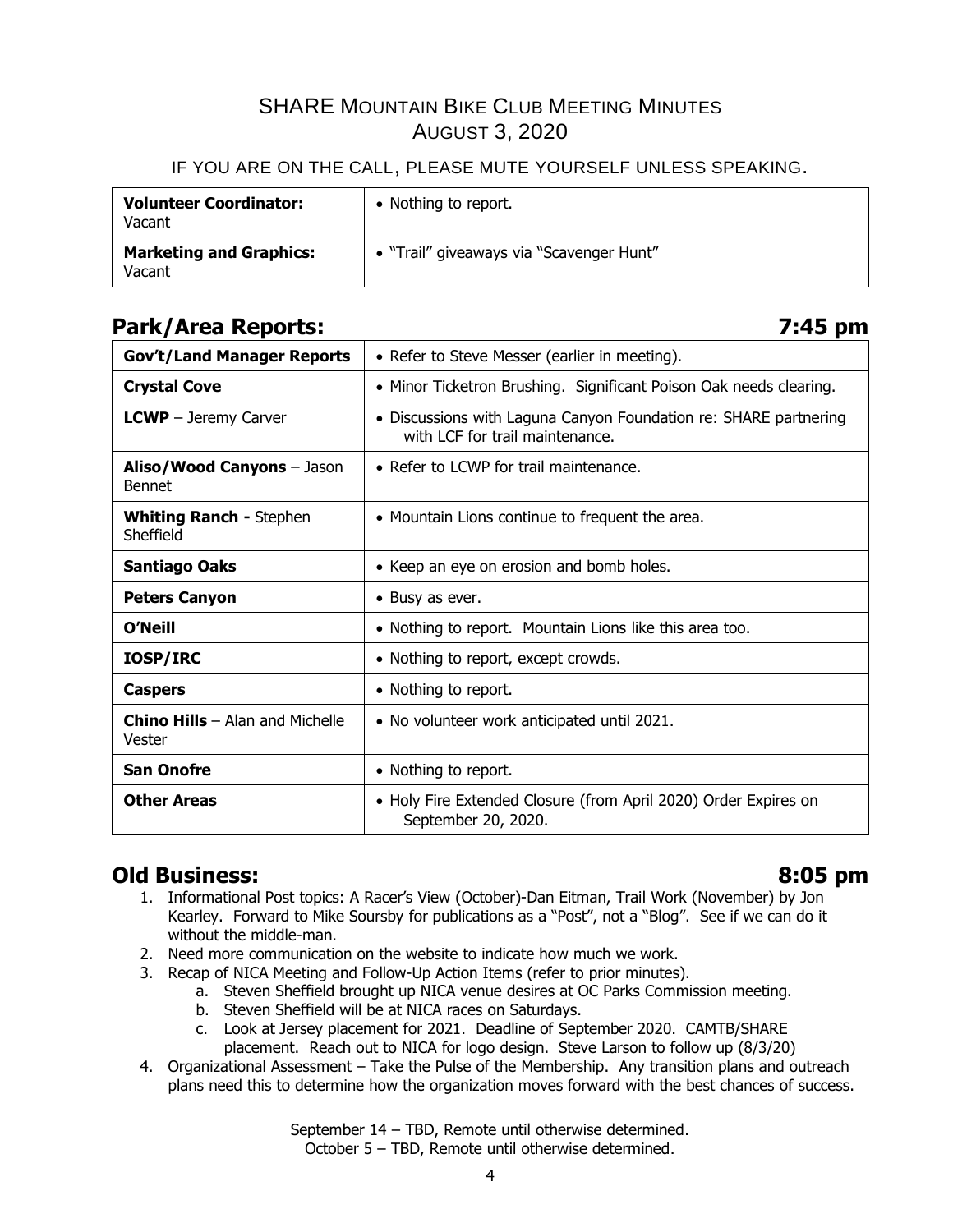IF YOU ARE ON THE CALL, PLEASE MUTE YOURSELF UNLESS SPEAKING.

Brad, Steve, and David to continue efforts on this. Discuss with Executive Board prior to moving forward with the next steps.

- a. Build survey for review at September meeting (Brad Larkins 08/03/20)
- 5. Take a Kid on a Poker Ride Day September? October? November? Permitting with OC Parks?
	- a. Review potential November  $7<sup>th</sup>$  date. Make the reservation if the OC Parks Calendar opens up.
	- b. Logistics to be discussed.
	- c. Scavenger Hunt?
		- i. A Park a week for a month?
		- ii. Is it a scavenger hunt for SWAG? Landscape Features? SHARE representatives?
		- iii. Is it something we need OC Parks permission for…or do we ask for forgiveness?
		- iv. Staffing? Volunteers? Promotion?
		- v. Park Leadership?
		- vi. Date? Dates?
	- d. Target

### **New Business: 8:20 pm**

- 1. Great American Outdoors Act look for grant opportunities to expand Mountain Biking opportunities.
- 2. Identify and nominate (2) SHARE members for participation on the CAMTB Advisory Council. All nominations should be forwarded to [president@sharemtb.com](mailto:president@sharemtb.com) for vetting and selection by the Officers. Selection to be announced at September Meeting.

### **General Roundtable: 8:25 pm**

- 1. David Browning Great American Outdoors Act Grant Programs (Federal). Look for grant opportunities. \$900m in opportunities for Federal Lands.
- 2. Jon Kearley Go on more group rides (A, B, C, D, E). Focus on small groups (4-6) to help engage new riders. Review opportunities within the private Facebook Group organized by Jim Foley.
- 3. Steve Messer Review Protecting America's Wilderness Act running through Congress currently. Bouncing between House/Senate attached to a Defense Spending Bill.
- 4. Steve Larson Bike Park Small Movement Construction still scheduled for sometime in 2021.

# **Meeting Adjourned @ 8:30pm**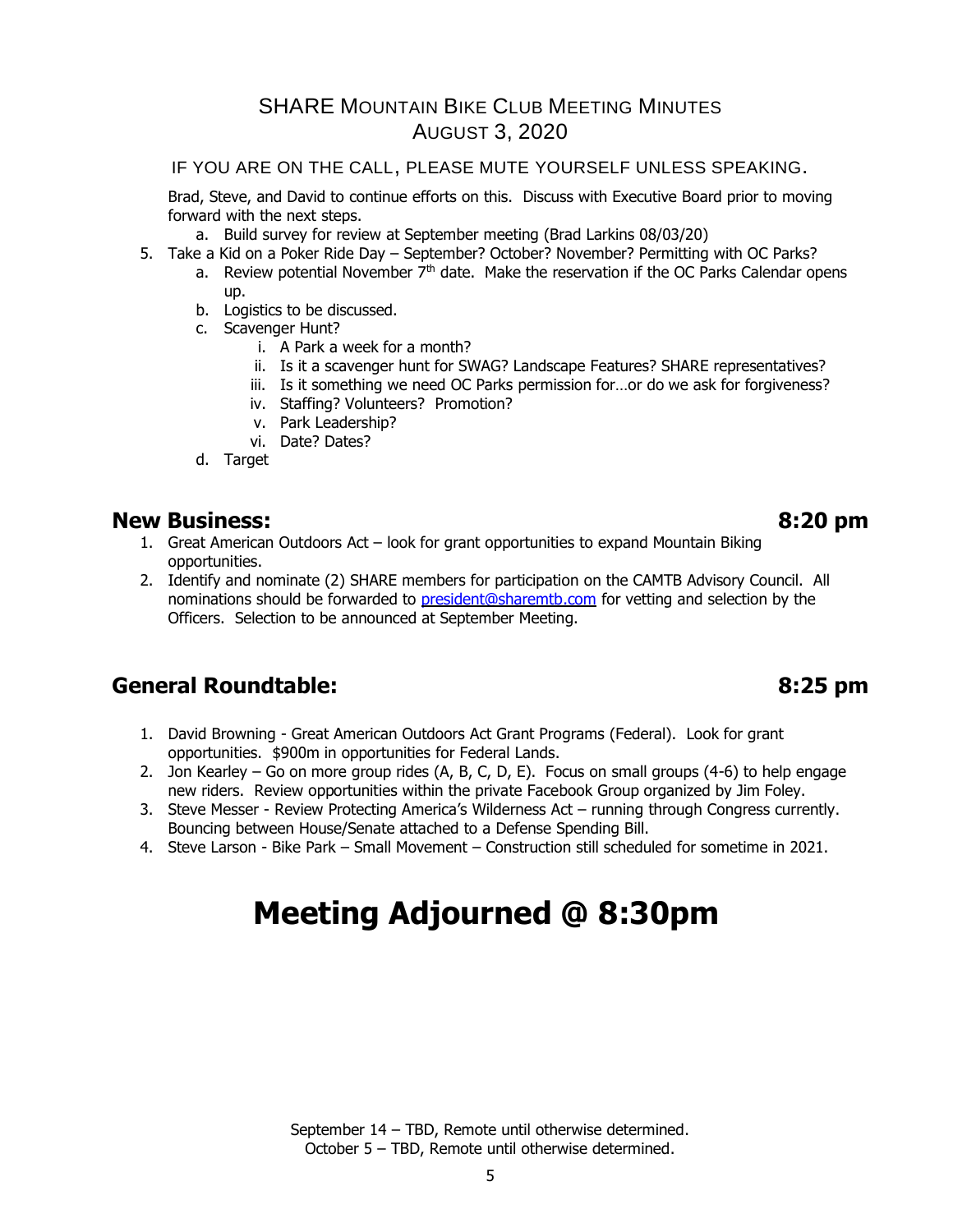### IF YOU ARE ON THE CALL, PLEASE MUTE YOURSELF UNLESS SPEAKING.

### Financial Statement

### **SHARE Mountain Bike Club**

July August 2020 Financial Report - 8/3/2020



| <b>Bank Account (BofA)</b> |                |           |         |             |         |          | <b>0000</b>                                  |
|----------------------------|----------------|-----------|---------|-------------|---------|----------|----------------------------------------------|
| Date                       | <b>Expense</b> |           | Deposit |             | Balance |          | Note                                         |
| Balance                    |                |           |         |             |         | 6,918.71 |                                              |
| 8/1/2020                   |                | 250.00    |         |             |         |          | Trailer and Storage Expense - J&S RV Storage |
| 7/21/2020                  |                |           |         | 2,056.00    |         |          | Membership and Donations Income - IMBA       |
| 7/8/2020                   |                | 297.00    |         |             |         |          | Office Expense - PO Box Newport (12 months)  |
| 7/2/2020                   |                | 250.00    |         |             |         |          | Trailer and Storage Expense - J&S RV Storage |
| <b>Totals</b>              |                | 797.00 \$ |         | 2,056.00 \$ |         | 6,918.71 |                                              |

### Bank Account (BofA Savings) - Reserve Account

| Date          | Expense | Deposit | Balance           | Note              |
|---------------|---------|---------|-------------------|-------------------|
| 6/1/2020      |         |         | 11,571.04 Balance |                   |
| 7/16/2020     |         | 0.10    |                   | Income - Interest |
| 6/16/2020     |         | 0.10    |                   | Income - Interest |
| <b>Totals</b> |         | 0.20    | 11,576.04         |                   |

### **Bank Account (PayPal)**

| Date          | Expense | <b>Deposit</b> | <b>Balance</b> | <b>Note</b>                                      |
|---------------|---------|----------------|----------------|--------------------------------------------------|
|               |         |                |                | 557.51 Balance                                   |
| 7/31/2020     |         | 450.00         |                | Donation Income - Trail Forks Karma (July only)  |
| 7/31/2020     | 18.30   |                |                | Donation Expense - Trail Forks Karma (July only) |
| <b>Totals</b> | 18.30   | 450.00         | 557.51         |                                                  |

| <b>Totals</b>       | Expense |        | Deposit |               | Balance |           |
|---------------------|---------|--------|---------|---------------|---------|-----------|
| BofA Checking   S   |         | 797.00 |         | $2.056.00$ S  |         | 6,918.71  |
| <b>BofA Savings</b> |         |        |         | 0.20          |         | 11,576.04 |
| Paypal              |         | 18.30  |         | 450.00        |         | 557.51    |
|                     |         | 815.30 |         | $2,506.20$ \$ |         | 19,052.26 |

Net Profit/(Loss) for Period 1,690.90 \$.

| <b>Upcoming Significant Revenue</b> |  |  |
|-------------------------------------|--|--|
| None                                |  |  |
|                                     |  |  |

| <b>Upcoming Significant Expenses</b> |          |
|--------------------------------------|----------|
| 2020 Donation to CAMTB               | 910.00   |
| Mark's Bench Donation                | 1.000.00 |
|                                      | 1910.00  |

| Summary |
|---------|
|---------|

| ------------              |     |           |
|---------------------------|-----|-----------|
| <b>Unrestricted Funds</b> | N/A | 17.142.26 |
| <b>Restricted funds</b>   |     |           |
|                           |     |           |

### **Key Financial Points**

- SHARE has \$17.142.26 in unrestricted funds.

- SHARE remains financially strong with \$19,052.26 in accounts

- Limited expenses due to no events or trailwork days during COVID 19 Pandemic.

- Outstanding approved and pending \$910 expense for donation to assist CAMTB.

- Unexpected income of \$431.70 from Trail Forks Trail Karma July Promotion.

- Outstanding approved \$1000 expense for donation to assist in maintaining Mark's Bench.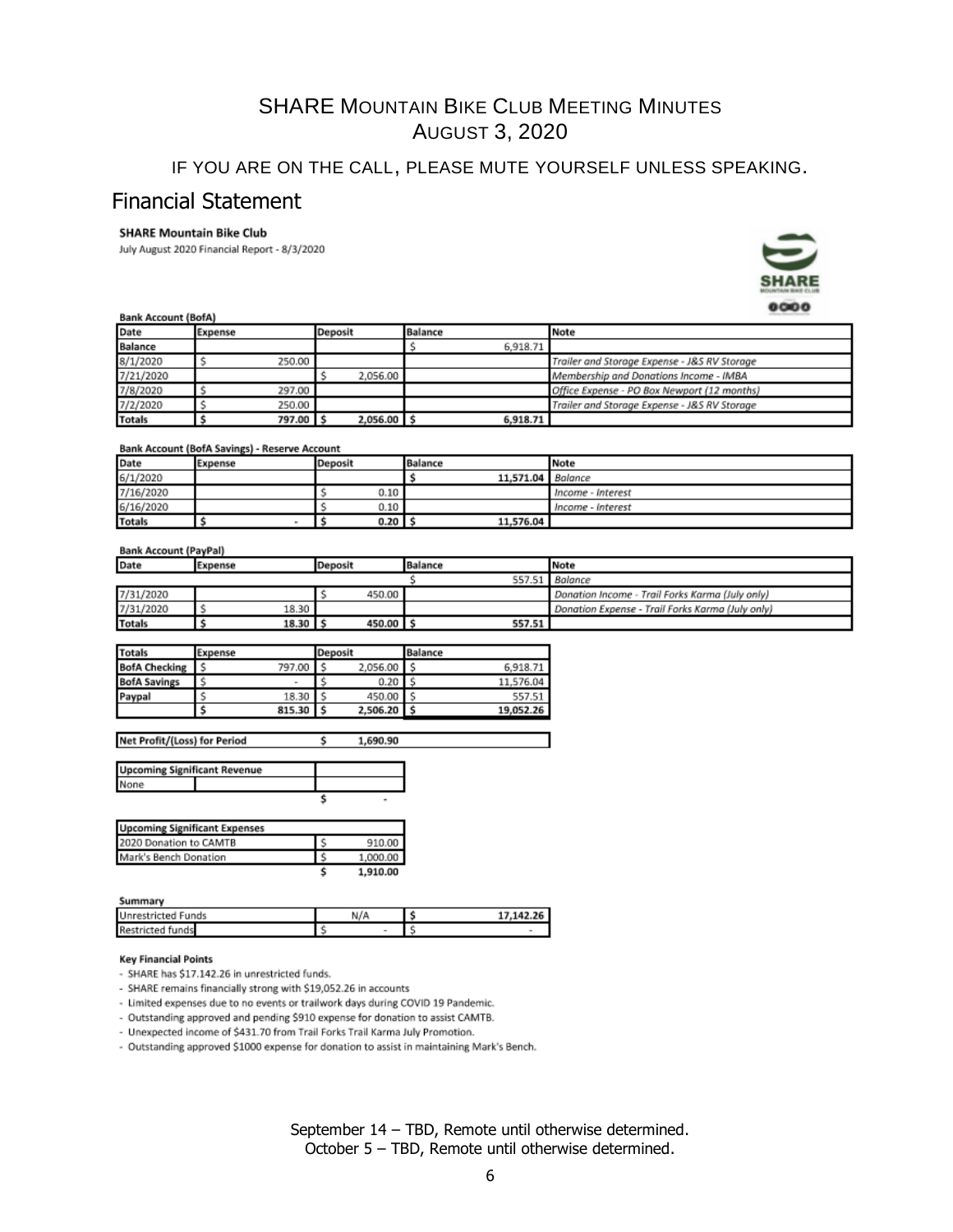### IF YOU ARE ON THE CALL, PLEASE MUTE YOURSELF UNLESS SPEAKING.

# **Trail Forks Trail Karma Details**<br>Bank Account (PayPal) - Trail Forks Trail Karma Details

| Date       | Expense |       | Deposit |        | Note                             |
|------------|---------|-------|---------|--------|----------------------------------|
| 7/31/2020  |         |       | \$      | 25.00  | Trail Forks Trail Karma Donation |
| 7/31/2020  | Ś       | 0.85  | \$      |        | PayPal Expense                   |
| 7/31/2020  |         |       | \$      | 5.00   | Trail Forks Trail Karma Donation |
| 7/31/2020  | \$      | 0.41  |         |        | PayPal Expense                   |
| 7/31/2020  |         |       | \$      | 10.00  | Trail Forks Trail Karma Donation |
| 7/31/2020  | Ś       | 0.52  |         |        | PayPal Expense                   |
| 7/30/2020  |         |       | \$      | 25.00  | Trail Forks Trail Karma Donation |
| 7/30/2020  | \$      | 0.85  |         |        | PayPal Expense                   |
| 7/30/2020  |         |       | \$      | 30.00  | Trail Forks Trail Karma Donation |
| 7/30/2020  | Ś       | 0.96  |         |        | PayPal Expense                   |
| 7/30/2020  |         |       | \$      | 25.00  | Trail Forks Trail Karma Donation |
| 7/30/2020  | \$      | 0.85  |         |        | PayPal Expense                   |
| 7/29/2020  |         |       | Ś.      | 5.00   | Trail Forks Trail Karma Donation |
|            | \$      | 0.41  |         |        |                                  |
| 7/29/2020  |         |       | Ś       |        | PayPal Expense                   |
| 7/29/2020  |         |       |         | 10.00  | Trail Forks Trail Karma Donation |
| 7/29/2020  | \$      | 0.52  |         |        | PayPal Expense                   |
| 7/28/2020  |         |       | \$      | 15.00  | Trail Forks Trail Karma Donation |
| 7/28/2020  | \$      | 0.63  |         |        | PayPal Expense                   |
| 7/28/2020  |         |       | Ś       | 5.00   | Trail Forks Trail Karma Donation |
| 7/28/2020  | Ś.      | 0.41  |         |        | PayPal Expense                   |
| 7/28/2020  |         |       | \$      | 25.00  | Trail Forks Trail Karma Donation |
| 7/28/2020  | Ś       | 0.85  |         |        | PayPal Expense                   |
| 7/28/2020  |         |       | \$      | 50.00  | Trail Forks Trail Karma Donation |
| 7/28/2020  | Ś       | 1.40  |         |        | PayPal Expense                   |
| 7/15/2020  |         |       | \$      | 25.00  | Trail Forks Trail Karma Donation |
| 7/15/2020  | \$      | 0.85  |         |        | PayPal Expense                   |
| 7/14/2020  |         |       | Ś.      | 25.00  | Trail Forks Trail Karma Donation |
| 7/14/2020  | \$      | 0.85  |         |        | PayPal Expense                   |
| 7/14/2020  |         |       | \$      | 5.00   | Trail Forks Trail Karma Donation |
| 7/14/2020  | \$      | 0.41  |         |        | PayPal Expense                   |
| 7/12/2020  |         |       | Ś       | 25.00  | Trail Forks Trail Karma Donation |
| 7/12/2020  | \$      | 0.85  |         |        | PayPal Expense                   |
| 7/12/2020  |         |       | Ś       | 25.00  | Trail Forks Trail Karma Donation |
| 7/12/2020  | \$      | 0.85  |         |        | PayPal Expense                   |
| 7/9/2020   |         |       | Ś       | 25.00  | Trail Forks Trail Karma Donation |
| 7/9/2020   | \$      | 0.85  |         |        | PayPal Expense                   |
| 7/8/2020   |         |       | \$      | 5.00   | Trail Forks Trail Karma Donation |
|            | Ś       | 0.41  |         |        |                                  |
| 7/8/2020   |         |       |         |        | PayPal Expense                   |
| 7/8/2020   |         |       | \$      | 5.00   | Trail Forks Trail Karma Donation |
| 7/8/2020   | \$      | 0.41  |         |        | PayPal Expense                   |
| 7/7/2020   |         |       | \$      | 5.00   | Trail Forks Trail Karma Donation |
| 7/7/2020   | Ś       | 0.41  |         |        | PayPal Expense                   |
| 7/7/2020   |         |       | \$      | 15.00  | Trail Forks Trail Karma Donation |
| 7/7/2020   | Ś.      | 0.63  |         |        | PayPal Expense                   |
| 7/6/2020   |         |       | \$      | 15.00  | Trail Forks Trail Karma Donation |
| 7/6/2020   | \$      | 0.63  |         |        | PayPal Expense                   |
| 7/6/2020   |         |       | \$      | 5.00   | Trail Forks Trail Karma Donation |
| 7/6/2020   | \$      | 0.41  |         |        | PayPal Expense                   |
| 7/6/2020   |         |       | Ś       | 5.00   | Trail Forks Trail Karma Donation |
| 7/6/2020   | \$      | 0.41  |         |        | PayPal Expense                   |
| 7/6/2020   |         |       | \$      | 5.00   | Trail Forks Trail Karma Donation |
| 7/6/2020   | \$      | 0.41  |         |        | PayPal Expense                   |
| 7/4/2020   |         |       | Ś       | 25.00  | Trail Forks Trail Karma Donation |
| 7/4/2020   | \$      | 0.85  |         |        | PayPal Expense                   |
| 7/3/2020   |         |       | \$      | 5.00   | Trail Forks Trail Karma Donation |
| 7/3/2020   | \$      | 0.41  |         |        | PayPal Expense                   |
| Totals     | \$      | 18.30 | \$      | 450.00 | 0.040666667                      |
| Net Income |         |       |         |        | \$<br>431.70                     |
|            |         |       |         |        |                                  |

### **Key Points**

- Unexpected income of \$431.70 from Trail Forks Trail Karma July Promotion.

- Monthly income not expected to continue.

- PayPal fees on donattions are 4.06% average.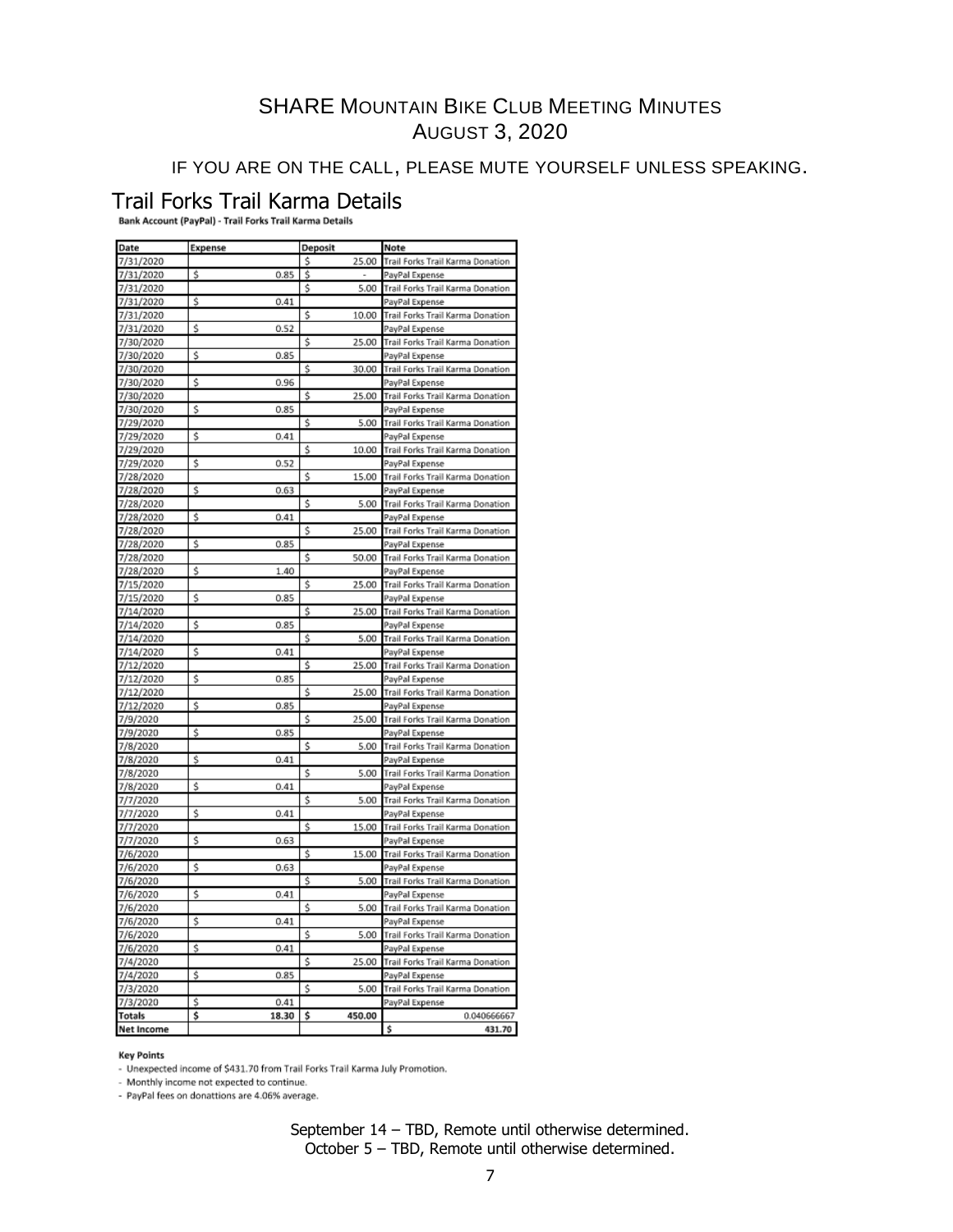IF YOU ARE ON THE CALL, PLEASE MUTE YOURSELF UNLESS SPEAKING.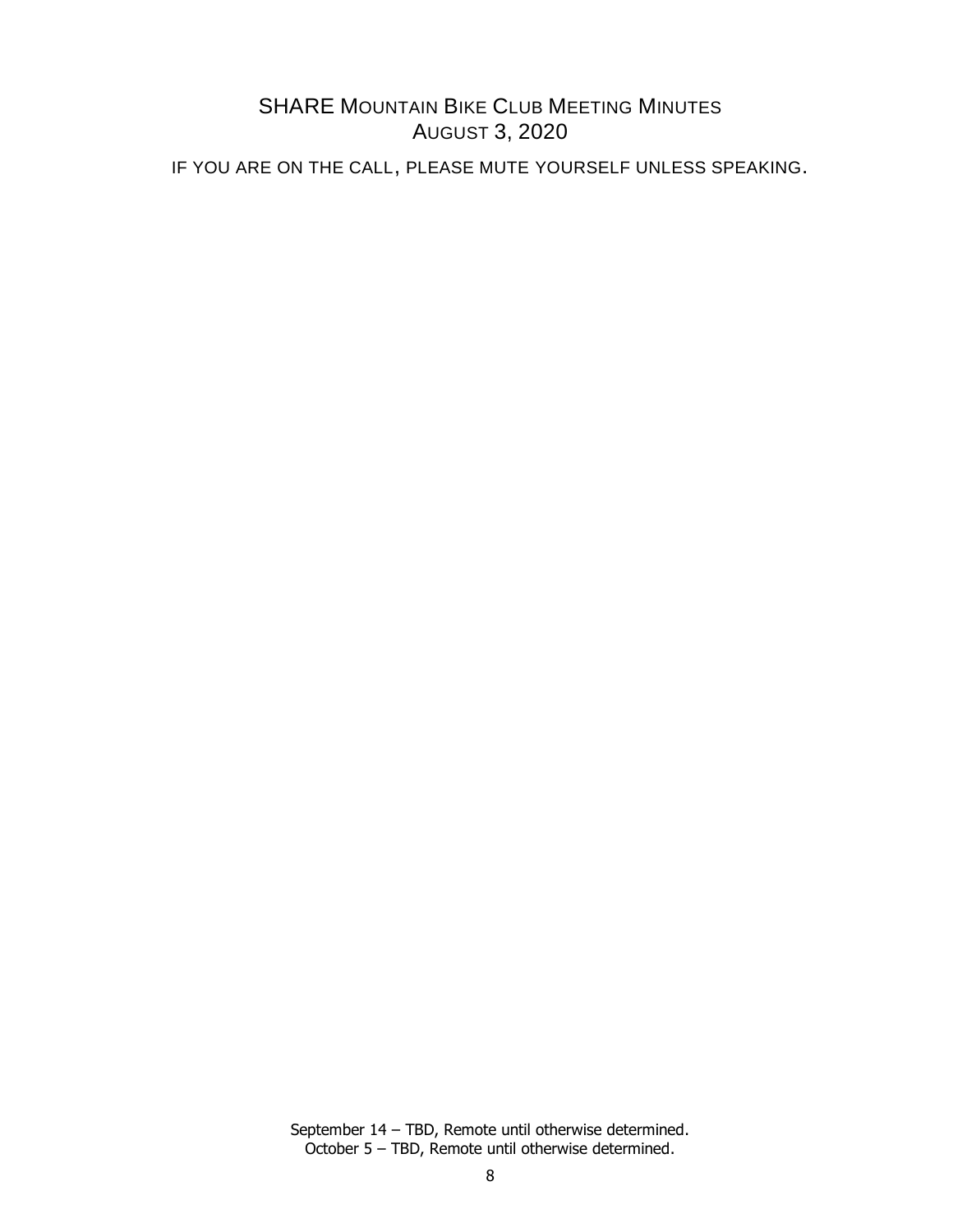IF YOU ARE ON THE CALL, PLEASE MUTE YOURSELF UNLESS SPEAKING.



**Monthly Membership Join/Renewals**  $2020$  2019 2018 45  $40<sup>°</sup>$ 35 30 25 20  $15$  $10<sub>1</sub>$  $\overline{5}$  $0\hbox{-}$  $Jul$ Nov Mar Apr May Jun Aug  $Sep$ Jan Feb Oct Dec **Monthly Membership Join/Renewals**  $\sqrt{2020}$  2019  $\sqrt{2018}$  2018